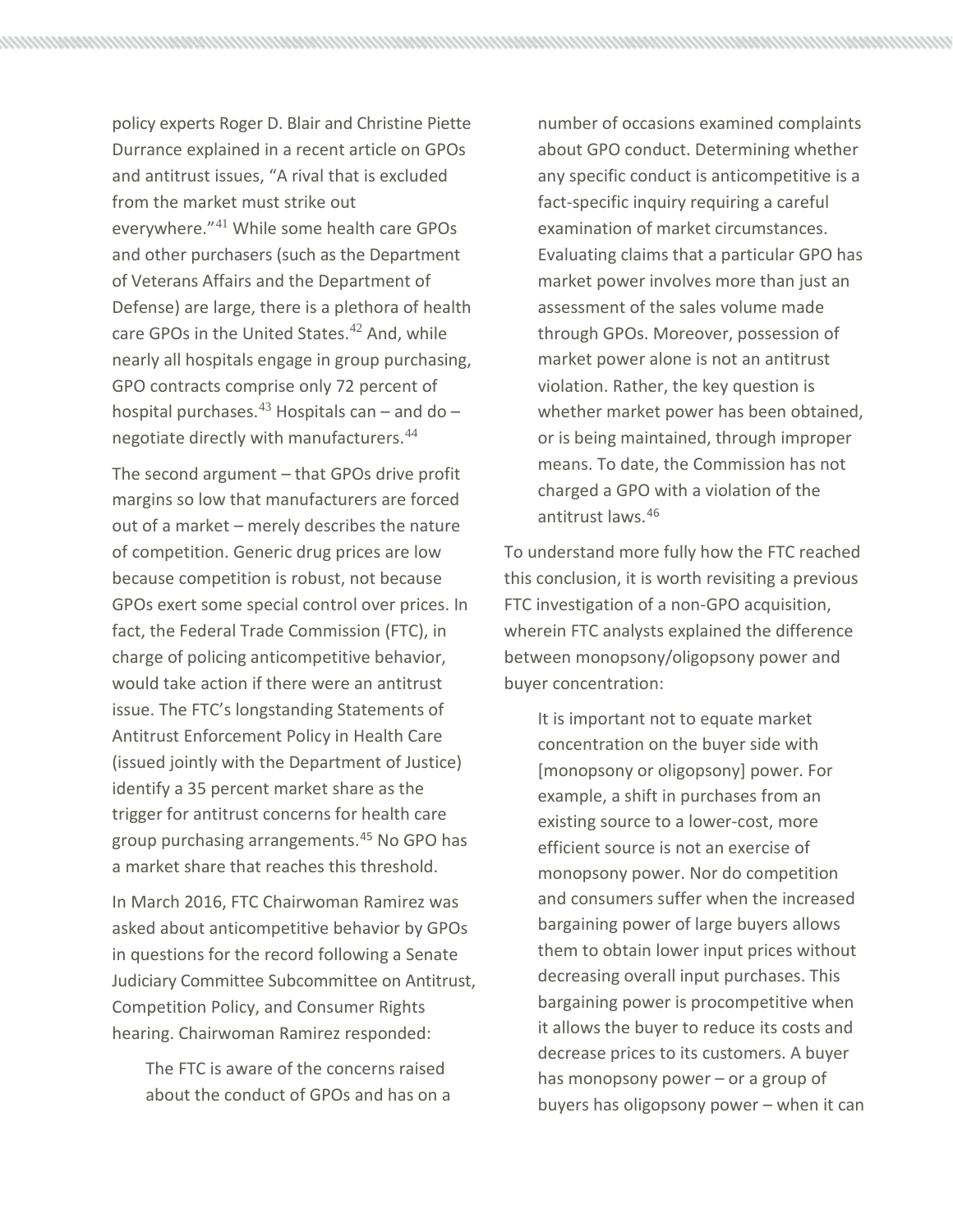profitably reduce prices in a market below competitive levels by curtailing purchases of the relevant product or service.<sup>[47](#page-11-0)</sup>

In the case of the drugs that GPOs are accused of driving into shortage, GPOs may have negotiated low prices – prices willingly offered by competing manufacturers in arms-length agreements – but they did not decrease purchases, as demand for health care is

relatively inelastic. Moreover, because there are many GPOs, not to mention hospitals and other buyers, a single GPO cannot exert sufficient power over generic drug manufacturers to force them from the market. Rather, manufacturers can compete for GPO, hospital, and other contracts as they do in the rest of the market while also maintaining their sales through distributors.

## **CONCLUSION**

A disruption to the delivery of quality health care caused by a drug shortage is potentially serious. While steps taken by manufacturers and the FDA in the last five years have resulted in a significant decline in the number of new shortages, persistent shortages remain elevated. Despite progress, policymakers rightly remain concerned. In looking for additional remedies, lawmakers and regulators should recognize three points.

First, economic realities such as the time and cost associated with building a new manufacturing facility and the sometimes unpredictable nature of shifts in demand mean that it will never be possible to avoid all drug shortages. Second, while the FDA should be commended for the progress it has made, the agency must continually strive to accelerate review times and work cooperatively with manufacturers to resolve potential problems before they materialize into shortages. And finally, while GPOs play an important role in reducing transaction costs and negotiating for lower prices of many pharmaceuticals, including sterile injectables that have been in shortage, there is no evidence that they are a contributing factor to the shortages that have occurred.

## **ABOUT THE AUTHOR**

Alex Brill is the CEO of Matrix Global Advisors, an economic policy consulting firm. He is also a research fellow at the American Enterprise Institute. Previously, he was chief economist and policy director to the House Ways and Means Committee. Prior to his time on the Hill, he served on the staff of the President's Council of Economic Advisers.

This report was sponsored by Healthcare Supply Chain Association. The author is solely responsible for the content. Any views expressed here represent only the views of the author.